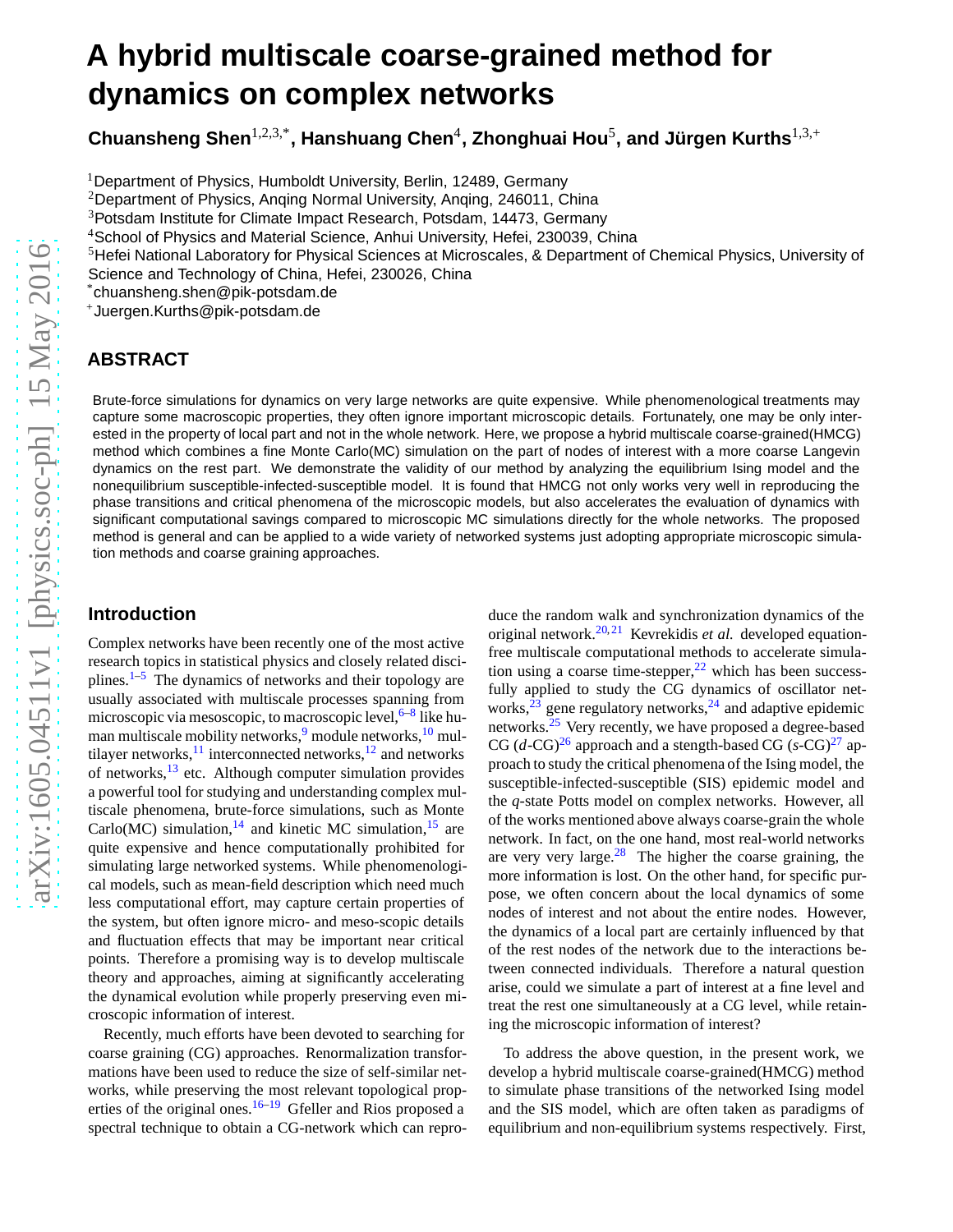according to the focus of interest, the network is divided into two parts, where the part of interest nodes is named the *core*, and the part of rest ones is called the *periphery*. MC simulations and Langevin equations (LE) are then performed on the *core* and the *periphery*, respectively. Extensively numerical simulations show that our HMCG method works very well in reproducing the phase diagrams and fluctuations of the microscopic models, while the LE does not. Especially, our HMCG method accelerates the systems' dynamical evolution much more than that of microscopic simulations.

## **Results**

Without loss of generality, the underlying network is constructed as follows: starting from a random network with *N* nodes and  $N\langle k \rangle/2$  edges, where  $\langle k \rangle$  is the average degree, then the network is split into two parts, the *core* consisting of  $r_{core}$ *N* nodes, and the *periphery* with  $(1 - r_{core})$ *N* nodes,  $r_{core}$ denotes the ratio of the number of nodes inside the *core* to that of entire network. We introduce the parameter  $u$  as the density of the inter-edges connecting the *core* and the *periphery*, and *p<sup>c</sup>* as the proportion of edges inside the *core* to the total number of intra-edges inside both of the *core* and the *periphery*. We employ the HMCG method which combines a fine MC simulation with a coarse Langevin dynamics as the fine level method and the CG method to treat the *core* and the *periphery* respectively (refer for details to the Methods section).

#### **Application to the networked Ising model**

To evaluate the potential of the HMCG method, we begin with the networked Ising model, a typical example of an equilibrium system. In a given network, each node is endowed with a spin variable  $s_i$  that can be either  $+1$  (up) or −1 (down). The Hamiltonian of the system is given by

$$
H = -J \sum_{i < j} A_{ij} s_i s_j - h \sum_i s_i, \quad (s = \pm 1, i, j = 1, \cdots, N) \tag{1}
$$

where  $J$  is the coupling constant and  $h$  is the external magnetic field. The elements of the adjacency matrix of the network take  $A_{ij} = 1$  if nodes *i* and *j* are connected and  $A_{ij} = 0$ otherwise. The degree, that is the number of neighboring nodes, of node *i* is defined as  $k_i = \sum_{j=1}^{N} A_{ij}$ .

MC simulations with Glauber dynamics and LE are performed on the *core* and the *periphery* respectively (see methods for the details). Generally, with increasing the temperature *T*, the system undergoes a second-order phase transition at the critical value  $T_c$  from an ordered state to a disordered one. Figure [1](#page-1-0) plots typical time evolutions of the magnetization  $m_{core} = \sum_{i \in \mathcal{C}} s_i/(r_{core}N)$  in (1) for different size  $r_{core}$  at *T*=2.5 (in unit of *J*/ $k_B$ ) and *h*=0. For both HMCG and the microscopic MC simulations, the systems attain the steady states associated with fluctuating noise after transient time. It is clear that they are in good agreement in the steady-state values of *mcore*, as well as their fluctuating amplitudes for

<span id="page-1-0"></span>

Figure 1. Typical time evolutions of the magnetization  $m_{core}$  in Ising model at *T*=2.5 (in unit of *J*/*k*<sub>*B*</sub>) and *h*=0 for (a)  $r_{core} = 0.05$ , (b)  $r_{core} = 0.1$  and (c)  $r_{core} = 0.15$ , where solid lines, dashed and dotted lines indicated HMCG method, MC simulations and LE approach. Other parameters are *N*=10,000,  $\langle k \rangle$ =6, *u*=0.01, *p<sub>c</sub>*=0.6.

both simulations cases at different size *rcore*, while the LE is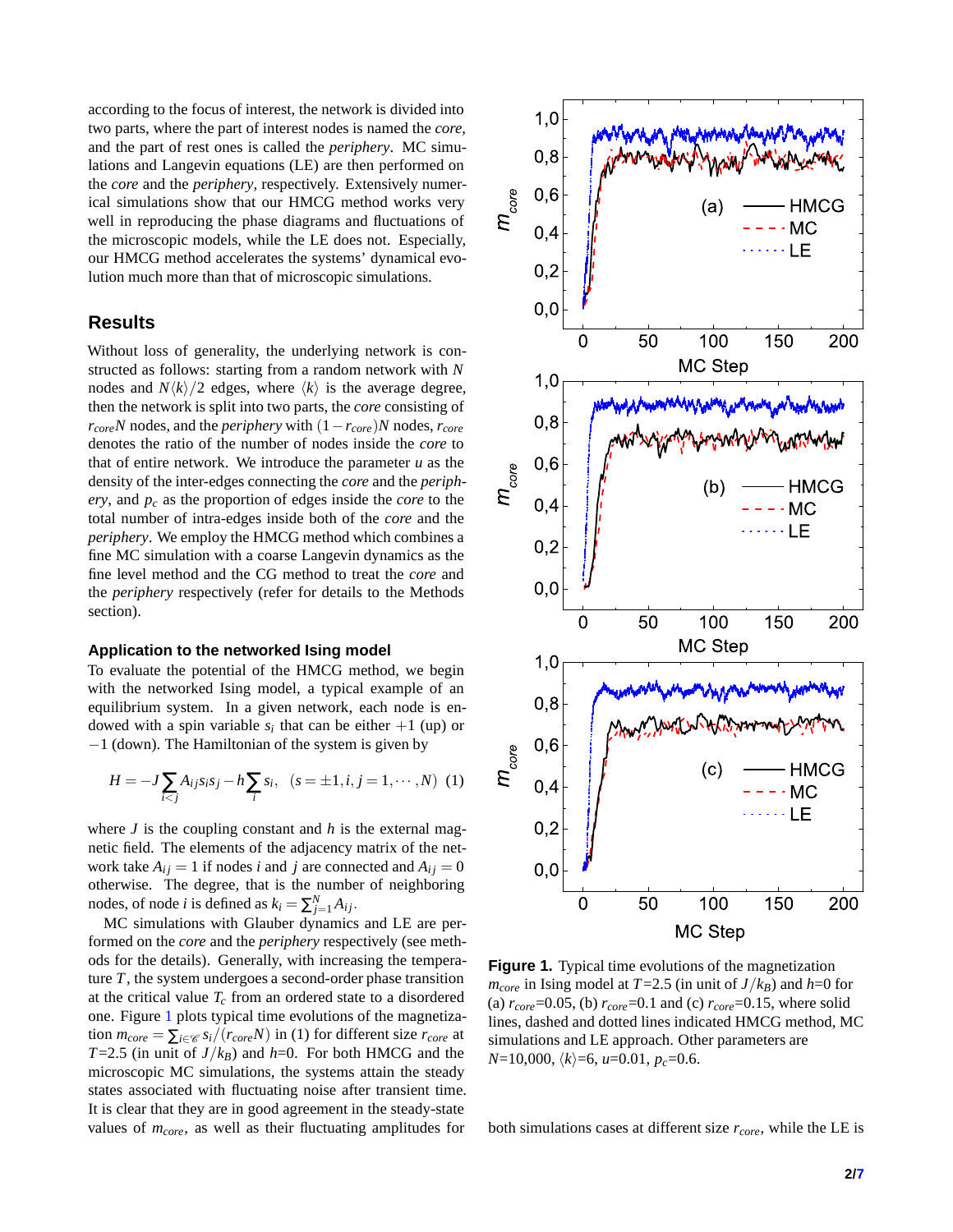<span id="page-2-0"></span>

**Figure 2.**  $m_{core}$  and  $\chi$  as functions of T for the Ising model on complex networks. The solid lines, dashed and dotted lines correspond to the HMCG, MC and LE simulation results, respectively. Other parameters are the same as in Figure [1.](#page-1-0)

Furthermore, *mcore* as a function of *T* is plotted in Figure  $2(a)$  $2(a)$ , obtained from our HMCG method, micro-MC simulations and LE. Again, the agreements between HMCG and MC are excellent, further demonstrating the validity of HMCG method. In order to ensure that the microscopic configurations are nearly identical between both methods, we calculate the susceptibility  $\chi = r_{core} N(\langle m_{core}^2 \rangle \langle m_{core} \rangle^2$ )/( $k_B T$ ), since  $\chi$  is related to the variance of the magnetization according to the fluctuation-dissipation theorem, and compare  $\chi$  as a function of *T* in Figures [2\(](#page-2-0)b). Very good agreement is again seen between HMCG and MC method.

#### **Application to the networked SIS model**

Concerning nonequilibrium scenarios, a prototype example is the spreading dynamics of SIS models $29-31$  $29-31$  on complex network as mentioned above, where individuals inside each node run stochastic infection dynamics as follows:

$$
S + I \xrightarrow{\lambda} 2I, \quad I \xrightarrow{\mu} S \tag{2}
$$

The first reaction indicates that each susceptible (S) individual with the state variable  $\sigma = 0$  becomes infected upon encountering one infected (I) individual with  $\sigma = 1$  at a rate  $\lambda$ . The second one reflects that the infected individuals are cured and become again susceptible at a rate  $\mu$ . For simplicity (yet without loss of generality), we set  $\mu = 1$ . In this model, a significant and general result is that the system undergoes an absorbing-to-active phase transition at a critical value  $\lambda_c$  with an increasing infectious rate  $\lambda$ .

Our numerical simulation starts from a random configuration with several nodes being infected. After an initial transient regime, the system will evolve into a steady state with a constant average density of infected nodes. The steady density of infected nodes  $\rho$  is computed by averaging over at least 50 different initial configurations and at least 20 different network realizations for a given  $\lambda$ . Figure [3](#page-2-1) compares typical time evolutions  $\rho_{core} = \sum_{i \in \mathcal{C}} \sigma_i/(r_{core}N)$  of the density of infected nodes inside the *core* at  $\lambda = 0.8$ , for the HMCG method, microscopic MC dynamics, and Langevin approach indicated by the solid, dashed and dotted line respectively. Excellent agreement between HMCG and MC is shown.

<span id="page-2-1"></span>

**Figure 3.** Typical time evolutions <sup>ρ</sup>*core* of the density of infected nodes inside the *core* in SIS model at  $\lambda = 0.8$  for HMCG method, microscopic MC dynamics, and LE. Other parameters are  $N=10,000, \langle k \rangle = 6, r_{core}=0.1, u=0.01, p_c=0.6$ .

To further validate the effect of our method, we compare the calculated results of  $\rho_{core}$  and normalized susceptibility  $\delta = r_{core} N(\langle \rho_{core}^2 \rangle - \langle \rho_{core} \rangle^2) / \langle \rho_{core} \rangle$  as a function of  $\lambda$  in Figures [4](#page-3-0) (a) and (b) respectively, obtained by the HMCG method, the microscopic MC dynamics and LE. Clearly, the agreement between the HMCG and the microscopic MC results remains excellent, while the LE fails. On the one hand, as shown in Fig. [4](#page-3-0) (a), the HMCG can reproduce well the main characteristic: the system undergoes a phase transition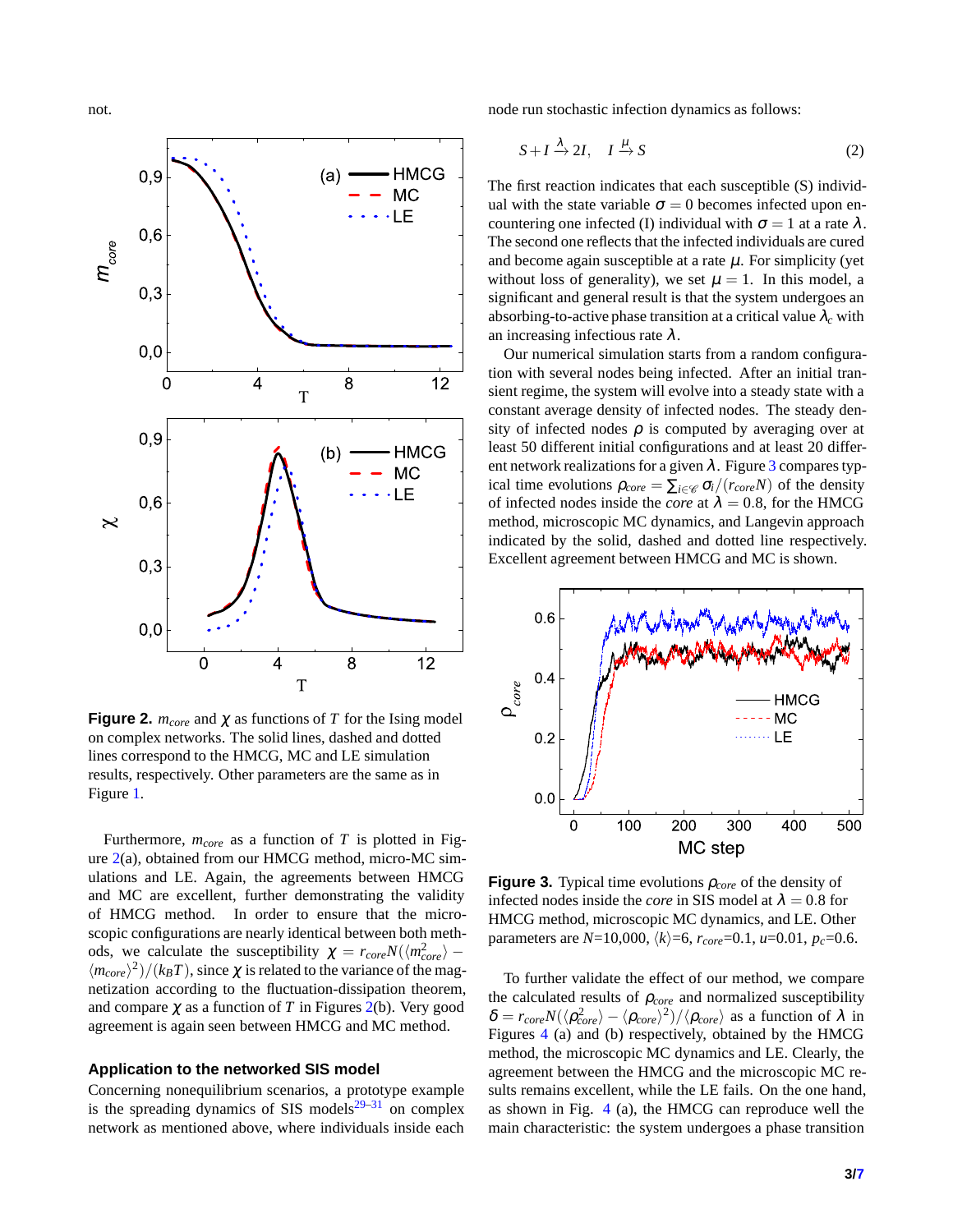at a certain threshold rate  $\lambda_c$ , above which  $\rho_{core}$  monotonically increases from zero indicating the epidemic spreading, otherwise, i.e.,  $\lambda < \lambda_c$ , the system stays in a healthy state with  $\rho_{core} = 0$ . On the other hand, both HMCG and MC methods exhibit a maximum susceptibility  $\delta$  at the threshold  $\lambda_c$ , as can be seen in Fig. [4](#page-3-0) (b), which suggests that the microscopic configurations of the HMCG method are nearly identical to those of the original model. Note that the normalized susceptibility  $\delta$  adopted here is different from the traditional definition  $\delta = r_{core} N(\langle \rho_{core}^2 \rangle - \langle \rho_{core} \rangle^2),^{32}$  $\delta = r_{core} N(\langle \rho_{core}^2 \rangle - \langle \rho_{core} \rangle^2),^{32}$  $\delta = r_{core} N(\langle \rho_{core}^2 \rangle - \langle \rho_{core} \rangle^2),^{32}$  because it leads to clearer numerical results, while preserving all the scaling properties of the usual definition.<sup>[33](#page-6-20)</sup>

<span id="page-3-0"></span>

**Figure 4.**  $\rho_{core}$  and  $\delta$  as functions of *T* for SIS model on complex networks. The solid, dashed and dotted lines correspond to the results of HMCG, MC and LE, respectively. Other parameters are same as in Figure [3.](#page-2-1)

## **Discussion**

Note that the main goal to develop the multiscale coarse grained method is to improve the computational efficiency. We count the CPU time resulted from microscopic MC simulations and from the HMCG method, indicated by *CPUMC*

and *CPUHMCG* respectively, and compare them in Figures [5](#page-4-0) (a) for the Ising model and (b) for the SIS model. It can be seen that, on the one hand, the HMCG method provides substantial computational savings compared to the microscopic MC simulations for the same size of network. On the other hand, the ratio *CPUMC*/*CPUHMCG* shows an apparently monotonic dependence on *N*, suggesting that for a given size of the *core*, the larger the network becomes, the larger computational savings are. One may approximately estimate the total savings by  $\frac{CPU_{MC}}{CPU_{HMCG}} \approx \frac{N \times \langle k \rangle/2}{r_{core}N \times \langle k_{core} \rangle}$  $\frac{N \times \langle K \rangle/2}{r_{core}N \times \langle k_{core} \rangle/2+t_L}$ where  $\langle k_{core} \rangle = p_c(1-u)\langle k \rangle$ , denoting the average degree of the group of interest, and *t<sup>L</sup>* denotes the computational cost of LE for the rest group. Generally,  $t_L \ll r_{core}N \times \langle k_{core} \rangle/2$ , thus *t*<sub>*L*</sub> can be neglected and  $\frac{CPU_{MC}}{CPU_{HMCG}} \approx \frac{1}{r_{core} \times p_c(1-u)}$  is obtained. Specifically, for  $N = 10,000, \langle k \rangle = 6, r_{core} = 0.1,$  $u = 0.01$  and  $p_c = 0.6$ , we obtain  $CPU_{MC}/CPU_{HMCG} \approx 16.8$ . Obviously, the computational savings are mainly dependent on the relative size of the interest part compared with that of the entire, and on the density of links of intra-*core* and interparts. Therefore, if the original network is far larger than the part of interest, the efficiency of our method will become more significant.

In this study, a hybrid multiscale coarse-grained method is proposed that combines a fine simulations for the part of interest with a CG level for the rest of network. Specifically, microscopic MC simulations and LE are employed to treat both parts respectively. Extensively numerical simulations demonstrate that both the networked Ising model and SIS model, two paradigms for equilibrium and nonequilibrium systems, show a very good agreement of the HMCG and MC method. By comparing CPU times for HMCG and MC method, we find that a large computational cost is saved. The HMCG method can not only be suitable to random networks, scalefree networks without or with strength correlation, but also to dense networks and sparse networks.<sup>[34](#page-6-21)</sup> The proposed method thus is general, very easy to implement, and directly related to the microscopics models. Therefore, this method can be applied to a wide variety of networked systems just choosing appropriate microscopic simulation methods, such as kinetic MC method, molecular dynamics, and other CG approaches instead of MC method and LE respectively in view of different real-world scenarios.

#### **Methods**

To account for the idea and procedure of the HMCG method, we give a schematic illustration by a module network consisting of five connected random subgraphs with different topologies, as shown in Figure [6.](#page-4-1) The main idea is as follows: to capture the local information and achieve high efficiency in the simulation, the network is divided into two parts, i.e., the *core* which is the module of interest and the *periphery* which consists of the rest ones. Then a fine level simulation and a CG level one are performed on the part of interest and the other part of rest respectively. Here, we adopt a microscopic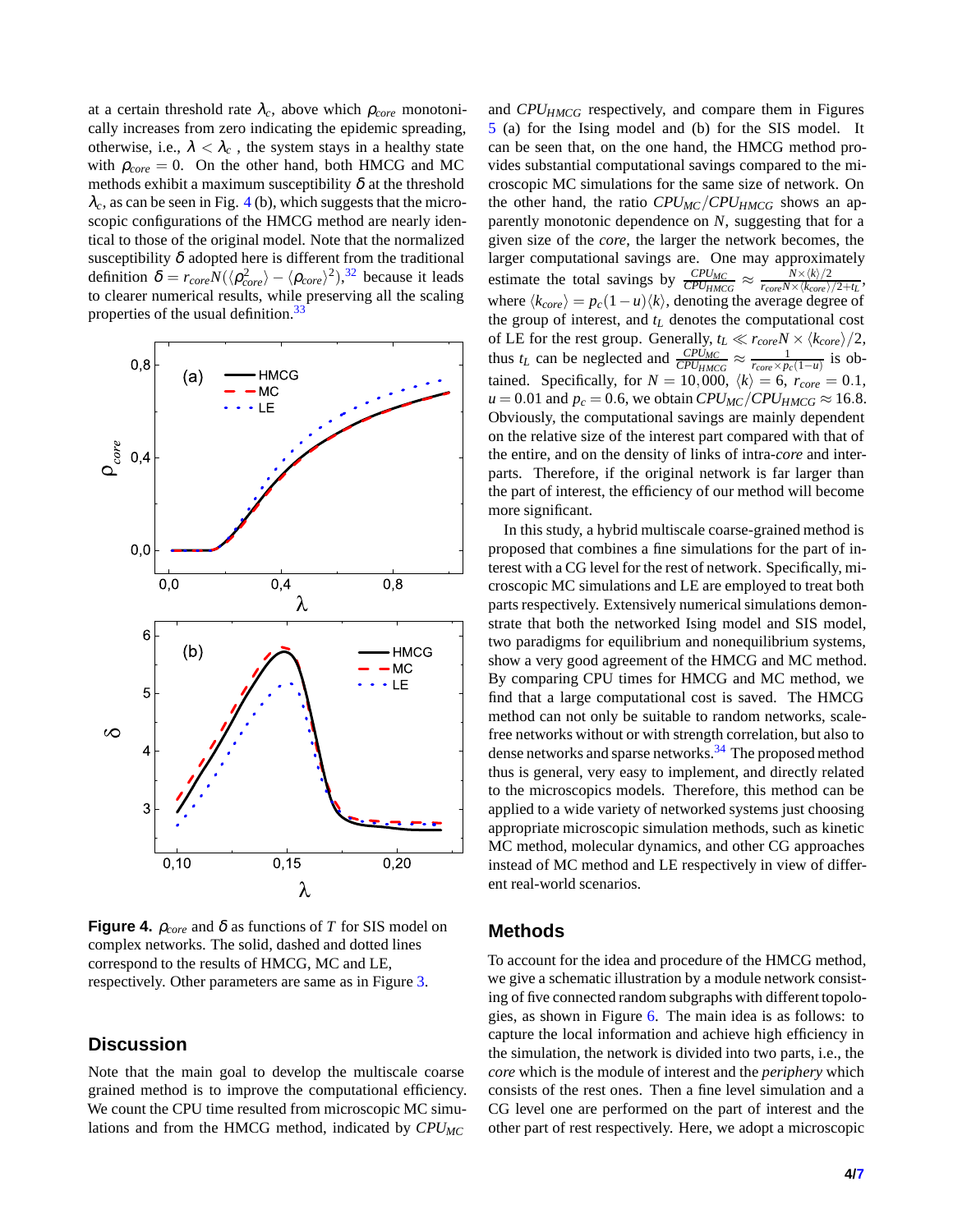<span id="page-4-0"></span>

**Figure 5.** The proportion*CPUMC*/*CPUHMCG* as a function of *N* for the Ising model (a) and for the SIS model (b), where *CPUMC* and *CPUHMCG* denote the CPU time resulted from MC and HMCG method respectively. Other parameters in (a) and (b) are same as in Figure [1](#page-1-0) and Figure [3](#page-2-1) respectively.

simulation of detailed allowed by classical MC dynamics and a LE to treat the two parts respectively.

The main steps are summarized below:

(i) *Identifying the network parts*. According to the requirement of interest, the network is split into two parts, i.e., the *core*, and the rest one the *periphery*. We then employ  $\mathscr{C}, \mathscr{P}$ and  $\mathscr{B}$  to denote the adjacency matrices of intra-*core*, intra*periphery*, and inter-parts respectively. Note that  $\mathscr P$  and  $\mathscr B$ are coarse grained, while  $\mathscr C$  preserves so as to to pay close attention to the part of the original system which is different from other CG methods.

(ii) *Determining the input and output*. In view of the *core* is the part of interest, we define the flux from the *periphery* to the *core* as the input, where the flux is the product of the mean-field of the *periphery* and the average links between the two parts, and the output is the reverse process.

(iii) *Performing simulations*. Simulation methods such as MC dynamics, kinetic MC dynamics, molecular dynamics,

<span id="page-4-1"></span>

**Figure 6.** Schematic illustration of the hybrid multiscale coarse-grained method. The original network is divided into two parts, i.e., the part of module of interest named the *core*, and the part of rest ones named the *periphery*, which are treated at a fine level and a CG level respectively.

etc, are performed on the *core* and the *periphery* with a more coarse method, e.g., the LE, spectrum coarse graining, *d*-CG, *s*-CG and other CG methods. Specifically, here, MC simulation and LE are employed as the fine level method and the CG method to treat the part of interest and the rest one respectively.

(iv) *Improving the method*. The CPU time of the HM method and that of microscopic MC simulations are counted and compared as well as the accuracy of the results, and then the method is improved by optimizing the algorithm.

#### **HMCG method for networked Ising model**

The MC simulation at the microscopic level follows standard Glauber dynamics: At each step, we randomly selected a node from the group of interest nodes and try to flip its spin with an acceptance probability  $1/(1+exp(\Delta E/(k_BT)))$ , where  $\Delta E$  is the associated change of energy due to the flipping process, *k<sup>B</sup>* the Boltzmann constant and *T* the temperature.

A simple recipe of the Glauber algorithm is described as follows:

(1) Choose an initial state

(2) Choose a node *i* at random,  $i \in \mathcal{C}$ 

(3) Calculate the energy change  $\Delta E = \Delta E_{in} + \Delta E_{out}$ , resulting from the part of interest and the rest one respectively supposed the spin of node  $i$  is flipped. Since  $\mathscr C$  is known for the part of interest, ∆*Ein* can be calculated directly by the microscopic simulations, while  $\Delta E_{out}$  should be estimated through the mean field coupling between the spin of node *i* and the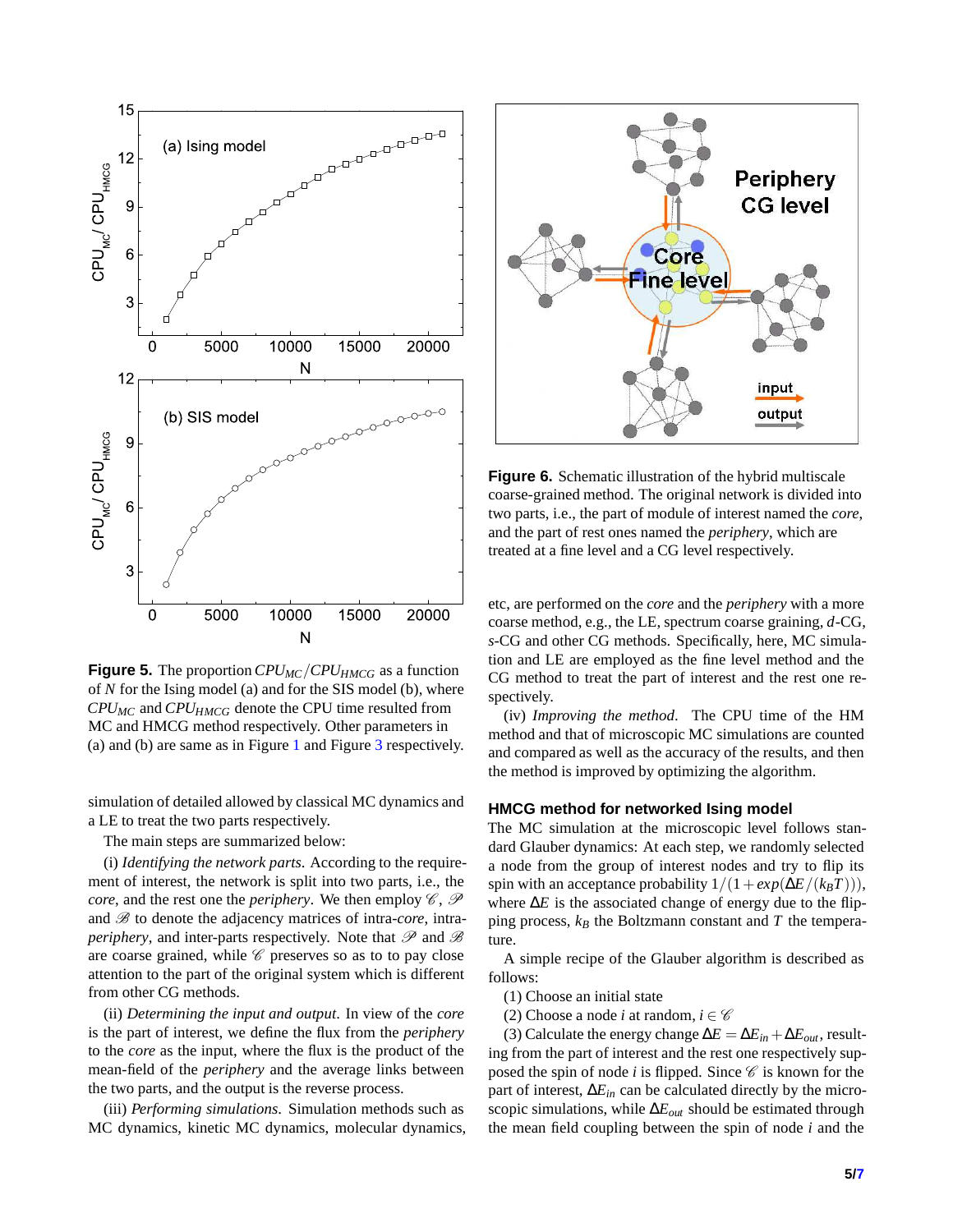net magnetization *m* ′ (to be derived in the next step) of the rest part because that  $\mathscr P$  is coarse grained

(4) Generate a random number *r* such that  $0 < r < 1$ (5) If  $r < 1/(1 + exp((\Delta E)/(k_B T)))$ , flip the spin of node *i*

(6) Go to (2)

Next, we will derive the fluctuation-driven LE for m'. The average change of magnetization *m* ′ due to spin-flipping can be written as follows

$$
\langle dm' \rangle = dm'_{\uparrow} \times p_{\uparrow} \times W_{\uparrow,\downarrow} + dm'_{\downarrow} \times p_{\downarrow} \times W_{\downarrow,\uparrow}
$$
 (3)

where  $dm'_{\uparrow} = -\frac{2}{(1 - r_{core})N}$  denotes the net change of magnetization if a up-spin turns to down-spin, and  $dm'_{\downarrow} = \frac{2}{(1 - r_{core})N}$ denotes the reverse process.  $p_{\uparrow} = \frac{1+m'}{2}$  and  $p_{\downarrow} = \frac{1-m'}{2}$  represent the probabilities of up spins and down spins respectively.  $W_{\uparrow,\downarrow}$  and  $W_{\downarrow,\uparrow}$  represent the transition probabilities from upspin to down-spin and its reverse process respectively. According to the rule of Glauber dynamics, they take the forms

$$
W_{\uparrow,\downarrow} = \frac{1}{1 + e^{\Delta E'/T}} = \frac{1}{2} (1 - \tanh(\frac{\Delta E'}{2T}))
$$
 (4a)

$$
W_{\downarrow,\uparrow} = \frac{1}{1 + e^{-\Delta E'/T}} = \frac{1}{2} (1 + \tanh(\frac{\Delta E'}{2T}))
$$
 (4b)

where  $\Delta E' = 2 \left( \frac{um'}{\sum_{i \in \mathcal{C}} G_{i}} \right) / (1 - r_{core}) N$  is the energy change due to flipping a up-spin within the rest group. Therefore, Eq.(3) can be rewritten as

$$
\langle dm' \rangle = \frac{1}{(1 - r_{core})N} \left( -m' + \tanh(\frac{\Delta E'}{2T}) \right) \tag{5}
$$

Then, we calculate the mean square deviation of *m* ′

$$
\langle dm'^2 \rangle = \frac{4}{(1 - r_{core})^2 N^2} \times \frac{1 + m'}{2} \times \frac{1}{2} (1 - \tanh(\frac{\Delta E'}{2T})) + \frac{4}{(1 - r_{core})^2 N^2} \times \frac{1 - m'}{2} \times \frac{1}{2} (1 + \tanh(\frac{\Delta E'}{2T})) \quad (6)
$$

$$
= \frac{1}{(1 - r_{core})^2 N^2} (2 - 2m' \tanh(\frac{\Delta E'}{2T}))
$$

When we adopt  $dt = 1/(1 - r_{core})N$ , the fluctuation-driven Langevin equation can be obtained

$$
\frac{dm'}{dt} = -m' + \tanh(\frac{\Delta E'}{2T}) + \sqrt{\frac{1}{(1 - r_{core})N}(2 - 2m' \tanh(\frac{\Delta E'}{2T}))}\xi(t)
$$
(7)

where  $\xi(t)$  is a Gaussian white-noise satisfying  $\langle \xi(t) \rangle = 0$ and  $\langle \xi(t)\xi(t')\rangle = \delta(t-t').$ 

#### **HMCG method for networked SIS model**

To begin, the subgraph of interest is treated with the microscopic MC dynamics as follows

- (1) Choose an initial state
- (2) Randomly choose a node *i*,  $i \in \mathscr{C}$

(3) If *i* is susceptible, calculate the total number of infected individuals *nI* of its nearest neighbors, which contains within and without the part of interest, denoted by *nIin*

and *nI*<sub>out</sub> respectively. Notice that  $nI_{in} = \sum_{j \in \mathcal{C}} \mathcal{C}_{ij} \sigma_j$  can be calculated directly by the microscopic simulation, while  $nI_{out} = \sum_{j \in \mathcal{P}} \mathcal{P}_{i,j} \sigma_j$  is estimated through the mean field coupling with the average density of infected nodes  $\rho'$  inside the rest part, since  $\mathscr P$  is coarse grained. If *i* is infectious, go to (6)

- (4) Generate a random number  $r_1$  such that  $0 < r_1 < 1$
- (5) If  $r_1 < \lambda n I dt$ , *i* is infected, then go to (2)
- (6) Generate a random number  $r_2$  such that  $0 < r_2 < 1$
- (7) If  $r_2 < dt$ , *i* becomes susceptible, then go to (2)

Then, we will derive the fluctuation-driven LE of  $\rho'$  for the rest subgraph. Following Ref.,<sup>[35](#page-6-22)</sup> one has

$$
\frac{d\rho'}{dt} = -\rho' + \lambda (1 - \rho') (\langle k_p \rangle \rho' + \sum_{i \in \mathcal{C}} \mathcal{C} \sigma_i) + \sqrt{\frac{1}{(1 - r_{core})N} [\rho' + \lambda (1 - \rho') (\langle k_p \rangle \rho' + \sum_{i \in \mathcal{C}} \mathcal{C} \sigma_i)]} \xi(t)
$$
\n(8)

where  $\langle k_p \rangle = (1 - u)(1 - r_{core} p_c)\langle k \rangle/(1 - r_{core})$  denotes the average degree of the subgraph of the rest,  $\sigma_i$  is the state variable of node *i*,  $\sigma_i = 0, 1$  represent susceptible and infectious respectively.  $\xi(t)$  is also a Gaussian white-noise satisfying  $\langle \xi(t) \rangle = 0$  and  $\langle \xi(t) \xi(t') \rangle = \delta(t - t').$ 

#### <span id="page-5-0"></span>**References**

- 1. Albert, R. & Barabási, A.-L. Statistical mechanics of complex networks. *Rev. Mod. Phys.* **74**, 47 (2002).
- **2.** Dorogovtsev, S. N. & Mendes, J. F. F. Evolution of networks. *Adv. Phys.* **51**, 1079–1139 (2002).
- **3.** Boccaletti, S., Latora, V., Moreno, Y., Chavez, M. & Hwang, D.-U. Complex networks: Structure and dynamics. *Phys. Rep.* **424**, 175–308 (2006).
- 4. Arenas, A., Díaz-Guilera, A., Kurths, J., Moreno, Y. & Zhou, C. Synchronization in complex networks. *Phys. Rep.* **469**, 93–153 (2008).
- <span id="page-5-1"></span>**5.** Dorogovtsev, S. N., Goltsev, A. V. & Mendes, J. F. F. Critical phenomena in complex netwokrs. *Rev. Mod. Phys.* **80**, 1275 (2008).
- <span id="page-5-2"></span>**6.** Ahn, Y.-Y., Bagrow, J. P. & Lehmann, S. Link communities reveal multiscale complexity in networks. *Nature* **466**, 761–764 (2010).
- 7. Serrano, M. A., Boguná, M. & Vespignani, A. Extracting the multiscale weighted networks. *Proc. Natl. Acad. Sci. USA* **106**, 6483–6488 (2009).
- <span id="page-5-3"></span>**8.** Jang, H., Na, S. & Eom, K. Multiscale network model for large protein dynamics. *J. Chem. Phys.* **131**, 245106 (2009).
- <span id="page-5-4"></span>**9.** Balcan, D. *et al.* Multiscale mobility networks and the spatial spreading of infectious diseases. *Proc. Natl. Acad. Sci. USA* **106**, 21484–21489 (2009).
- <span id="page-5-5"></span>**10.** Girvan, M. & Newman, M. E. J. Community structure in social and biological networks. *Proc. Natl. Acad. Sci. USA* **99**, 761–764 (2010).